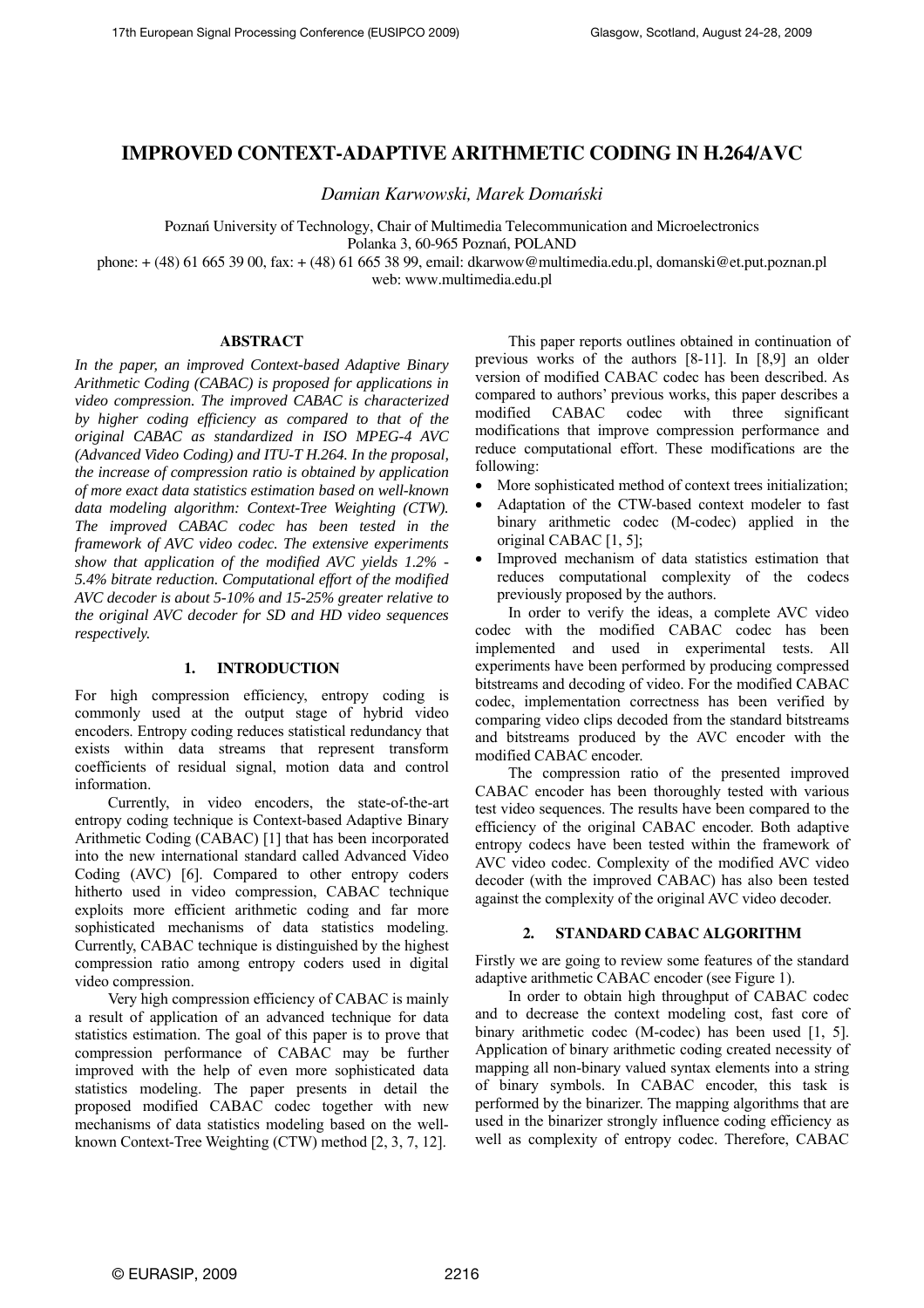takes advantage of adaptive binarization with several different binarization schemes for all coded syntax elements.



Figure 1 – Block diagram of CABAC encoder.

 The core of binary arithmetic codec encodes binary symbols according to the probabilities of their occurrence in the video data stream. The probabilities of binary symbols are estimated by the context modeler. The way of calculating these probabilities has a great influence on compression ratio of entropy encoder. Therefore, in order to obtain accurate adaptation to the current signal statistics, 399 individual finite-state machines are used by the context modeler (this is only for the case of a transform calculated in  $4\times4$  blocks) – see Figure 2.



Figure 2 – Definition of finite-state machines in CABAC context modeler.

An individual finite-state machine calculates probabilities of symbols for an individual context. The context depends on the currently coded syntax element (e.g. *mb\_type*, *mb qp delta* etc.) and its values in neighboring blocks within an image. This way CABAC realizes two levels of adaptation to the current signal statistics.

 The mechanisms of binarization and data statistics estimation are quite advanced and they constitute the major part of the whole CABAC codec implementation (about 90% of whole CABAC implementation in C) [10].

 Nevertheless, the main limitation of CABAC that negatively affects its compression ratio is using the same set of probability states and the same transition rules for all 399 finite-state machines (see Figure 2). Moreover, the same set of probabilities and the same transition rules are used for higher bitrates as well as for lower bitrates. This simplification surely reduces the ability of CABAC to precisely adapt to current signal statistics. Therefore, an extremely interesting research problem is how to possibly increase compression ratio of CABAC by application of even more exact mechanisms of data statistics estimation.

## **3. IMPROVED STATISTICAL MODELING IN MODIFIED CABAC**

The main idea of improved CABAC algorithm is to replace the existing (i.e. used in original CABAC) methods of data statistics modeling by more advanced mechanisms of data statistics estimation. The idea is to use more sophisticated and more accurate technique of conditional probabilities estimation in the context modeler. Previous works [8,9] of the authors have yielded a conclusion that it can be done by use of the method of Context-Tree Weighting (CTW) [2, 3]. Details of application of the CTW method within CABAC have already been presented in [8, 9, 10, 11]. In the modified CABAC codec, other functional blocks i.e., the binarizer and the core of binary arithmetic codec remain unchanged with respect to the original CABAC. The general structure of the proposed improved CABAC encoder has been presented in Figure 3.



Figure 3 – Block diagram of improved CABAC encoder.

In our proposal, each of the 399 predefined finite state machines has been replaced with a binary context tree of depth  $D = 8$  (see Figure 4).



Figure 4 – Context trees in improved context modeler.

The choice of depth *D* of context trees has been experimentally investigated by authors. The conclusion was that depth  $D = 8$  is a good compromise between compression ratio and complexity of the improved CABAC [8, 9, 10]. Higher depths result in negligible increase of compression ratio but substantially increase the codec complexity. Context trees are used to store information about symbol statistics of binary source data. In the improved context modeler, context trees keep statistics of binary symbols that appeared in video data stream for a given context. For a given context, probabilities of binary symbols 0 and 1 are calculated with CTW method based on the statistics of symbols saved in context trees. The way of choosing a proper context (and context tree thereby) is the same as the way of choosing a proper finite state machine in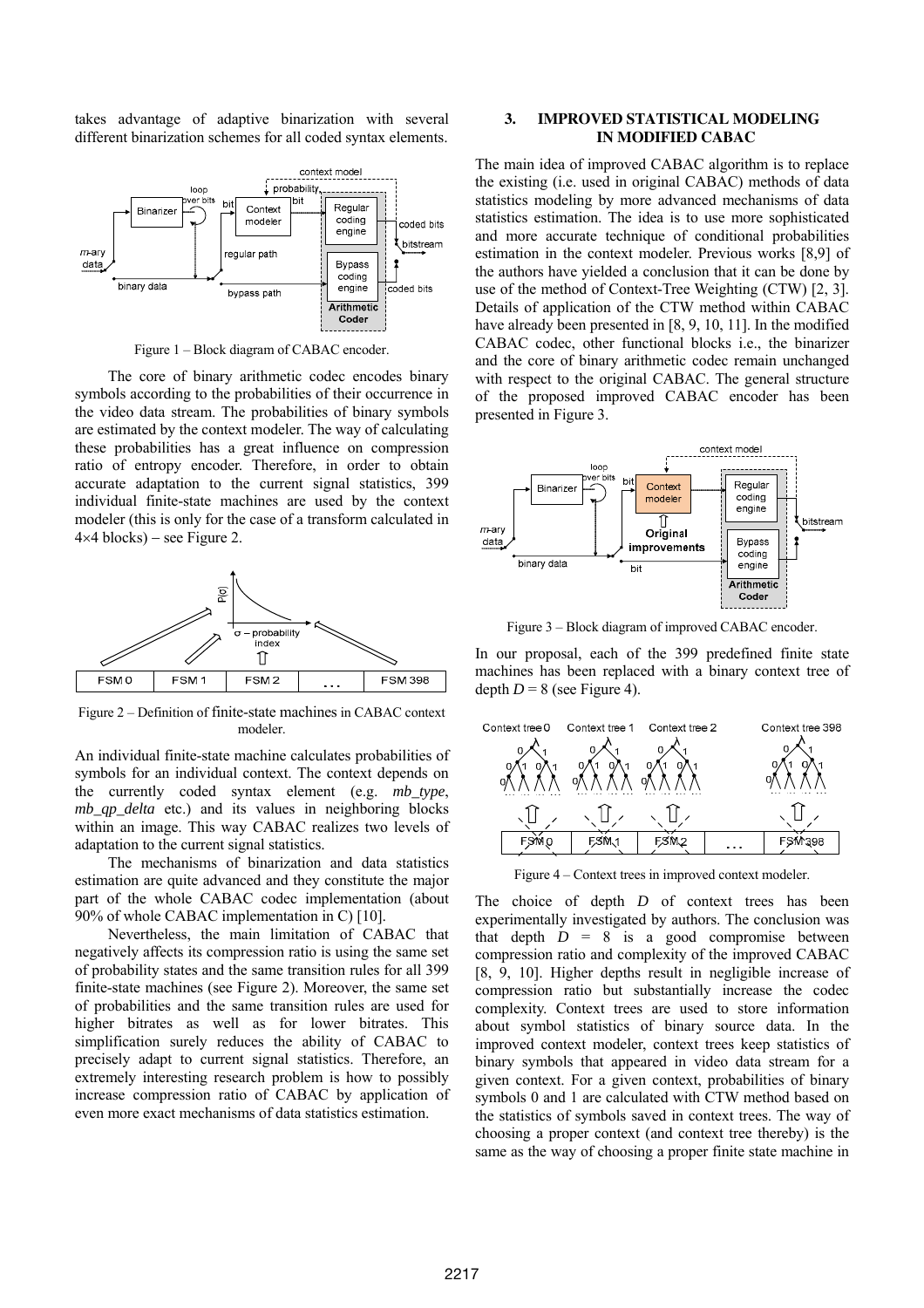the original CABAC. Furthermore, uniform probability distribution is assumed for some binary symbols likewise in the original CABAC (no computation of CTW method is needed).

 In general, the improved context modeler generates values of conditional probabilities in a significantly greater set of numbers as compared to the original CABAC. The problem is that the core of fast binary arithmetic codec (Mcodec) is not able to work properly with this extended set of probabilities. It has been adopted to work properly with a limited set of only 128 predefined values of probabilities (64 probabilities for MPS symbol and 64 probabilities for LPS symbol). Therefore, each probability calculated with the improved context modeler has to be mapped to a value from smaller set of 128 predefined probabilities. Criterion of minimization of absolute difference between two probabilities has been assumed by authors in implementation of the improved CABAC.

# **4. INITIALIZATION OF CONTEXT TREES**

The algorithm of context tree initialization influences the compression ratio of the improved CABAC encoder. In [8, 9] a prototype architecture of the modified CABAC codec has been tested with two relatively simple mechanisms of context trees initialization. The current version of the improved CABAC codec has been adapted to work with more advanced mechanism of context trees initialization that is based on QP- and slice-dependent context initialization used in the original CABAC. The slice- and QP-dependent contexts initialization of the original CABAC sets the initial probabilities for 0 and 1 symbols for each of 399 defined contexts. In the current version of improved CABAC, the counters of the number of 0 symbols and the number of 1 symbols in roots of 399 context trees are set to values that allow for obtaining of original CABAC initial probabilities for 0 and 1 symbols. The counters of 0 and 1 symbol in remaining nodes of all 399 context trees are initialized to zero. Initialization of context trees is made at the beginning of each slice, as it takes place in the original CABAC.

## **5. EXPERIMENTAL RESULTS**

The proposed improved context modeler with authors' mechanism of data statistics estimation has been implemented and embedded into the structure of CABAC within the reference software JM 10.2 [4] of AVC video codec. In order to obtain reliable experimental results, both video encoder and video decoder have been implemented. This way, the improved AVC video codec has been obtained. The coding efficiency of the improved AVC video encoder has been explored and compared against the coding efficiency of the original AVC. Video encoders (improved AVC and original AVC) have been compared in the following scenario of experiments:

- Four HD test video sequences have been used: *CITY*, *CREW*, *NIGHT*, *BIGSHIPS* (spatial resolution: 1280x720, temporal resolution: 60 Hz);
- The IBBPBBP... structure of group of pictures (GOP) has been assumed;
- Experiments have been done for a wide range of quantization parameter (QP) values, from  $QP = 20$  to QP = 44 with step 6. The QP parameter is responsible for the quality of decoded video sequence. For a given QP value, experiments have been done by encoding and decoding of 298 frames of each test sequence;
- Both the improved and the original AVC encoders have been tested with rate-distortion optimization switched off. In this way, the entropy encoders can be directly compared because they do not affect the control mechanism of video encoder (two sequences decoded with improved and original AVC decoders are identical and only sizes of encoded bitstreams are different).

Experimental results showed better compression ratio of the improved AVC encoder in comparison to the original AVC video encoder. Average experimental results obtained for *CITY*, *CREW*, *NIGHT* and *BIGSHIPS* test video sequences have been presented in Figure 5 (for I-slices only, P-slices only, B-slices only and for whole test sequences). Figure 6 presents results obtained for individual test sequences.



Figure 5 – Average bitrate reduction due to application of the improved AVC encoder instead of the original AVC encoder.



Figure 6 – Bitrate reduction using the improved AVC encoder compared to the original AVC encoder.

The obtained bitrate reduction strongly depends on the value of QP parameter. The best results have been observed for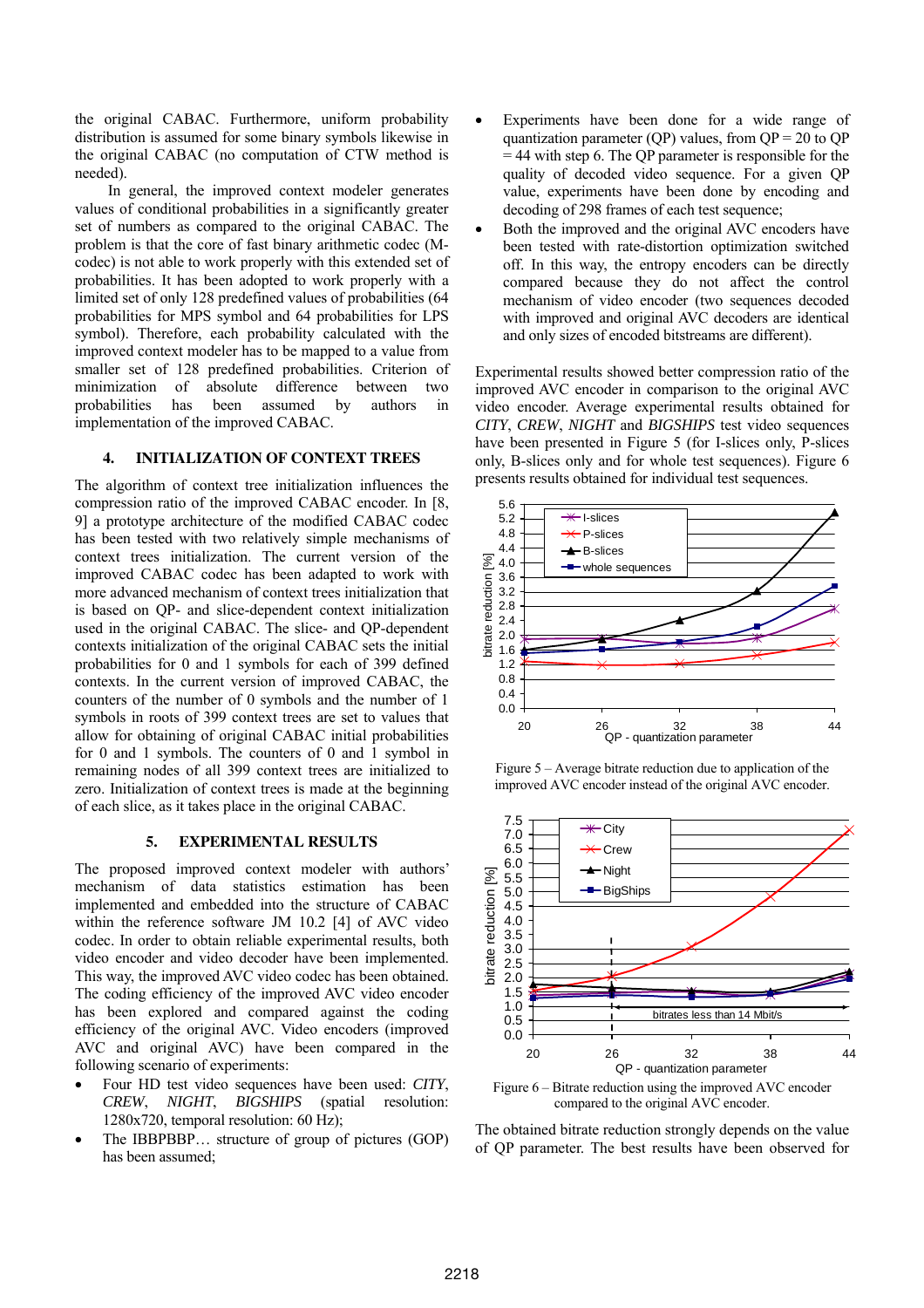lower bitrates that correspond to higher values of QP. Different results have been achieved for individual slice types. The worst results have been obtained for P-slices (1.2% - 2.0% bitrate reduction) and the best results have been observed for B-slices (1.6% - 5.4% bitrate reduction). On average, bitrate reduction of 1.6% - 3.4% has been achieved for test video sequences. The gap in coding efficiency between the improved and the original AVC video encoders is also different for individual test sequences (see Figure 6). The best results have been obtained for *CREW* sequence. Therefore, efficiency of both improved and original AVC encoders depends on the content of test video sequence.

# **6. COMPLEXITY OF THE MODIFIED CABAC**

Higher compression ratio of improved AVC codec relative to the original AVC codec is burdened with higher complexity of both improved encoder and improved decoder in comparison to the original ones. Of course, higher complexity of the improved AVC codec is a result of application of more sophisticated context modeler in CABAC. In order to test the influence of application of improved context modeler on complexity of whole AVC video decoder, some experiments have been done. In comparison to video encoders, a video decoder is much more often used by the end users. Therefore, complexity tests have been done for AVC decoders. As a matter of fact, preliminary complexity tests of the prototype version of improved AVC decoder have been already presented in [8]. Nevertheless, complexity tests presented in this paper concern the current version of improved AVC with three significant modifications (from the complexity point of view) relative to the older prototype improved AVC:

- Current version of improved AVC works with more advanced mechanism of context trees initialization;
- Current version of improved AVC works with fast Mcodec core.
- Mechanism of context trees update has been algorithmically optimized in presented improved AVC.

 Complexity of the improved AVC decoder has been measured by the effort of the processor. Experiments have been done in the following scenario:

- Two test video sequences have been used in tests: *CREW* and *NIGHT*. Experiments have been done for QP parameter values changing from 20 to 44 with step equal to 6. In this way experiments on complexity of the improved AVC decoder have been done for a wide range of bitrates from excellent  $OP = 20$  to very poor subjective quality of decoded video  $(QP = 44)$ ;
- Tests have been done on Intel Core 2 Duo E6600 platform (2.4 GHz, 4MB of Level 2 memory cache) with 2 GB of RAM under 32-bit Windows XP with Service Pack 2 operating system.

Realtive increase of the total decoding time of the improved AVC with respect to the total decoding time of the original AVC has been presented in Figure 7 for *CREW* and *NIGHT* test sequences.



Figure 7 – Increase of total decoding time of the improved AVC decoder relative to total decoding time of the original AVC decoder.

From experimental results it is clear that the target bitrate of encoded video sequence has a significant impact on increase of total decoding time for the improved AVC decoder. For useful range of bitrates (less than 8 - 10 Mbit/s for HD sequences) maximum relative increase of total decoding time for improved AVC is below 25% relative to the original AVC decoder. For useful range of bitrates for standard definition (SD) sequences (less than 3 Mbit/s), the relative increase of total decoding time due to application of improved AVC decoder is below 10%.

## **7. FURTHER IMPROVEMENTS**

The mechanism of context tree initialization and the frequency of resetting contexts to default values influence compression ratio of the improved AVC encoder. Presented in this paper version of improved AVC codec performs context tree initialization each time before a new slice, likewise in the original AVC codec. For the improved AVC codec, the authors have also investigated the idea of extended slices where one slice contains one or more consecutive pictures of the same type. It must be stated that such an approach is not compliant with AVC video coding standard. In the considered structure of GOP (IBBPBBP…), a given sequence contains regular slice with an I-picture, regular slice with a P-picture and the extended slice with two consecutive B-pictures. Because of much smaller numbers of bits in B-picture representations, such an approach is reasonable. In this approach, context trees are initialized at the beginning of a regular slice or at the beginning of an extended slice. So, in the case of the extended slice, context trees are initialized only before the first B-picture from a pair (see assumed structure of GOP). In this way, the second B-picture from pair takes advantage of data statistics collected in the previous B-picture.

Figure 8 shows experimental results for improved AVC encoder with modified mechanism of context trees initialization from Section 4.